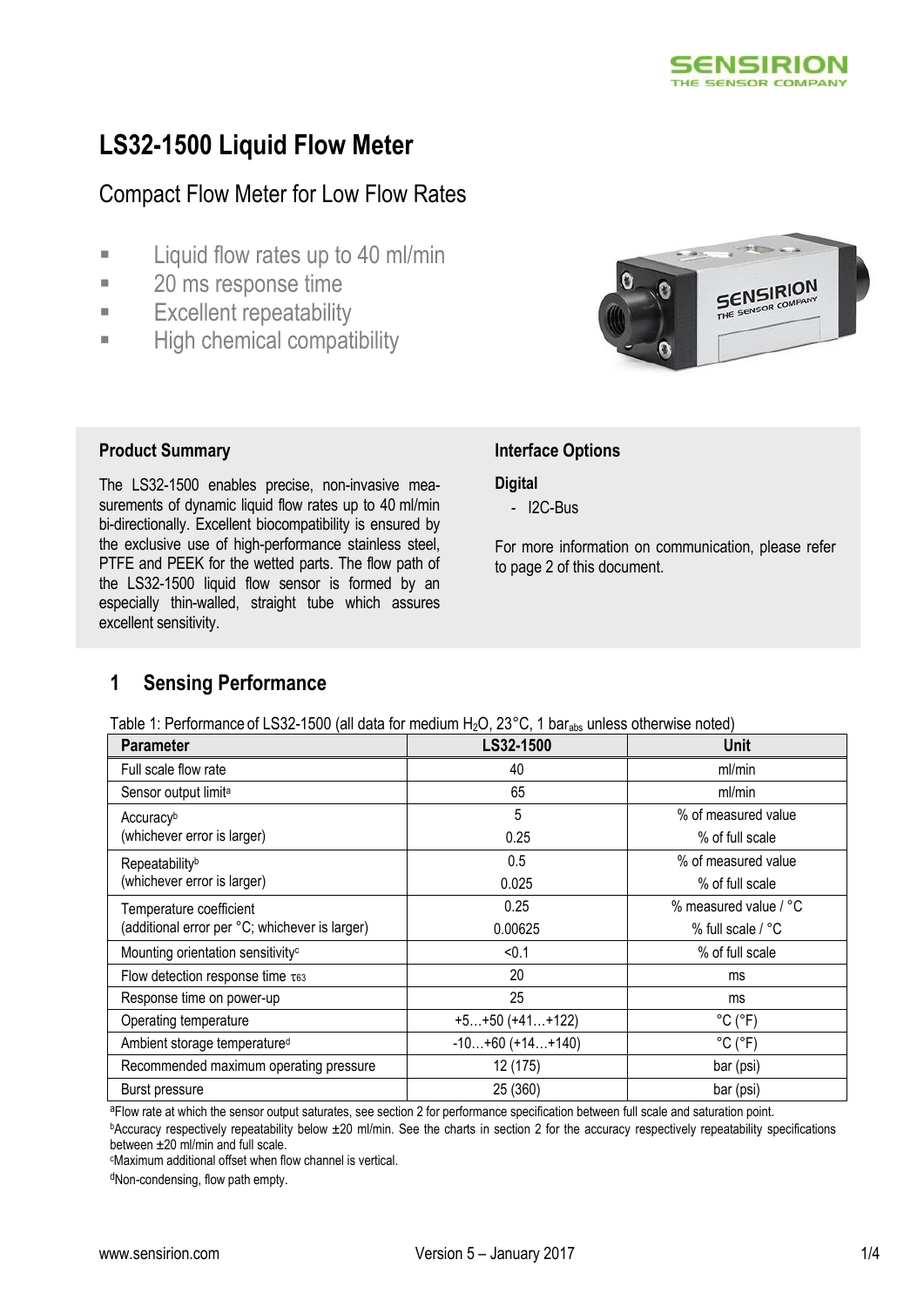

## **2 Specifications Charts**

LS32-1500 Relative Accuracy with H<sub>2</sub>O



Figure 1: Sensor accuracy and repeatability (% of measured value) across the sensor's flow range

LS32-1500 Absolute Accuracy with H<sub>2</sub>O



Figure 2: Sensor accuracy and repeatability (ml/min) across the sensor's flow range

## **3 Communication with the Sensor**

The OEM flow sensor LS32-1500 shows bidirectional, linear transfer characteristics. The product comes fully calibrated for water.

| Digital sampling time, 16 bit | 74 ms |
|-------------------------------|-------|
| Digital sampling time, 9 bit  | 1 ms  |

#### **3.1 Electrical Specifications**

Table 2: DC Characteristics

| Parameter               | <b>Conditions</b>   |     |     |   | Min.   Typ.   Max.   Units |
|-------------------------|---------------------|-----|-----|---|----------------------------|
| Power supply<br>DC, VDD |                     | 4.0 | 5.0 | հ |                            |
| Operating<br>current    | $VDD = 4.0 - 5.5 V$ |     | 5.1 |   | mA                         |

#### **3.2 Electrical Connector and Sensor Pinout**

Connector Type: PCB Header Molex 4 Pin Vertical Art.-No. 0533980471.

| Pin |                      |
|-----|----------------------|
|     | SCL (bi-directional) |
| 2   | VDD                  |
| 3   | <b>GND</b>           |
|     | <b>SDA</b>           |



#### **3.3 Digital Communication via I²C-Bus**

Digital communication between a master and the LS32-1500 sensor runs via the standard I²C-interface. The physical interface consists of two bus lines, a data line (SDA) and a clock line (SCL) which need to be connected via pull-up resistors to the bus voltage of the system. By default, the I2C address is set to 64 (hexadecimal: 40, binary: 1000000).

These lines can be used on 3.3V or 5.0V level with a clock frequency of 100 kHz. For the detailed specifications of this I²C communication, please refer to specific I²C Application Notes from Sensirion.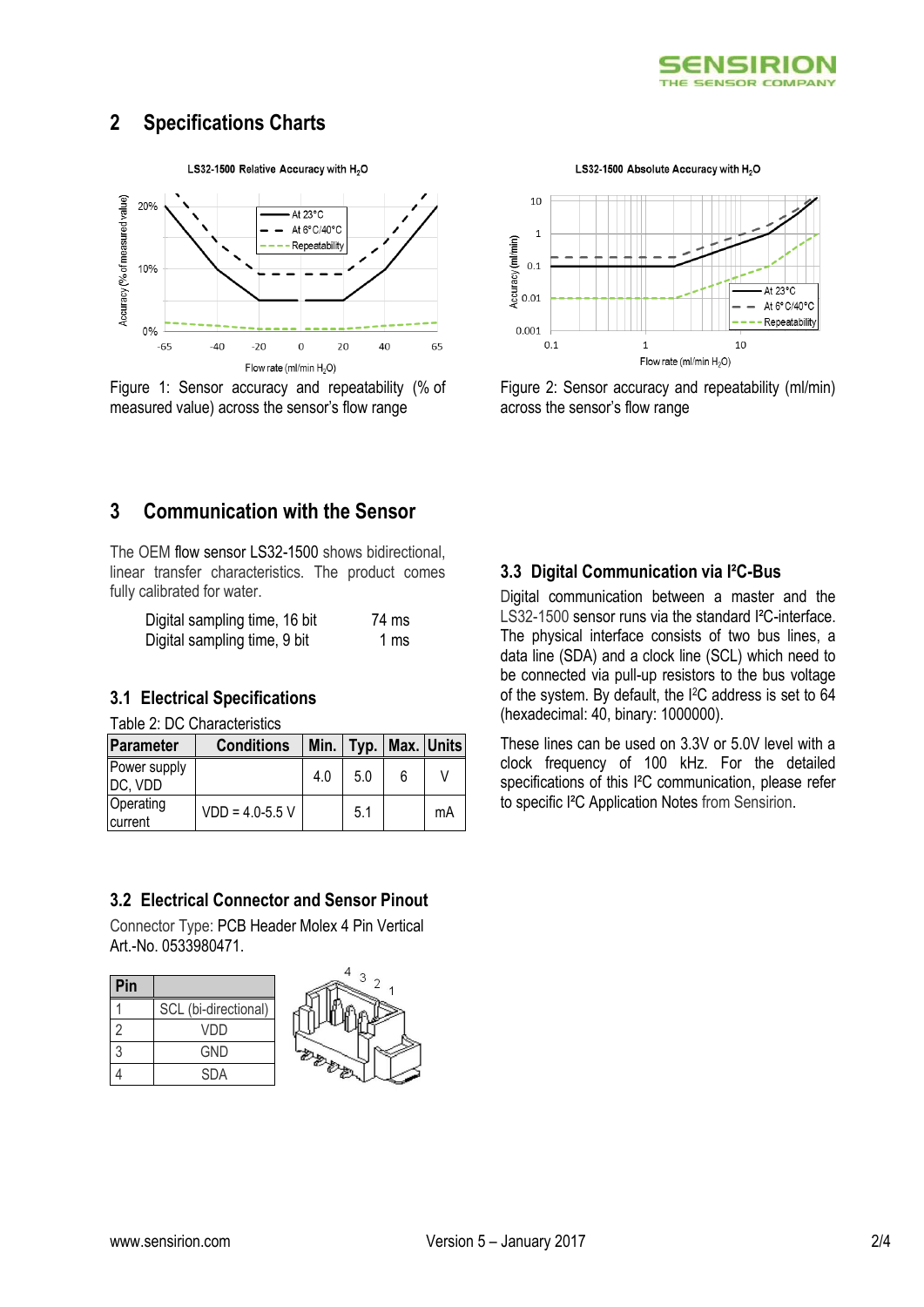

## **4 Fluidic Connection**

| Table 3: Fluidic Specifications and Pressure Rating |  |  |
|-----------------------------------------------------|--|--|
|-----------------------------------------------------|--|--|

| <b>Parameter</b>                                     | LS32-1500                                                        |
|------------------------------------------------------|------------------------------------------------------------------|
| Wetted materials:                                    |                                                                  |
| Internal sensor tube material<br>$\bullet$           | 904L high-performance stainless steel                            |
| Fitting material                                     | <b>PEEK</b>                                                      |
| Sealing material<br>٠                                | <b>PTFE</b>                                                      |
| Fluid connector ports (Fittings)                     | 1/4-28 flat bottom<br>1/8" OD tubing (recommended: min. 2 mm ID) |
| Pressure drop (at 40 ml/min, H <sub>2</sub> O, 23°C) | $2.15$ mbar                                                      |
| Total internal volume                                | ~70 ul                                                           |

For more information on the fluidic connection please find: "Application Note Sensor Ports and Tubing Connections" in the Download Center on our homepage.

# **5 Mechanical Specifications**

Table 4: Mechanical Specifications

| Parameter                   | LS32-1500        |
|-----------------------------|------------------|
| Largest dimensions          | 59 x 18 x 18 mm  |
| Total mass                  | $-30g$           |
| Inner diameter flow channel | $1.5 \text{ mm}$ |



2 x M2.5 thread for mounting



#### **All dimensions in mm**

## **6 Ordering Information**

Standard shipment includes only the sensor, neither cables nor fluidic connection material. Preassembled 4-pin Molex to pigtail ribbon cables (Molex 4- pol Type no. 51021-0400, 30 cm) can be ordered optionally.

| <b>Product</b>                             | <b>Article No</b> | <b>MOQ</b> | <b>Packaging Unit</b> |
|--------------------------------------------|-------------------|------------|-----------------------|
| LS32-1500 40 ml/min                        | 1-101127-01       | 10         | 10                    |
| 4-pin Molex to pigtail ribbon cable, 30 cm | 1-101121-01       | 10         | n/a                   |